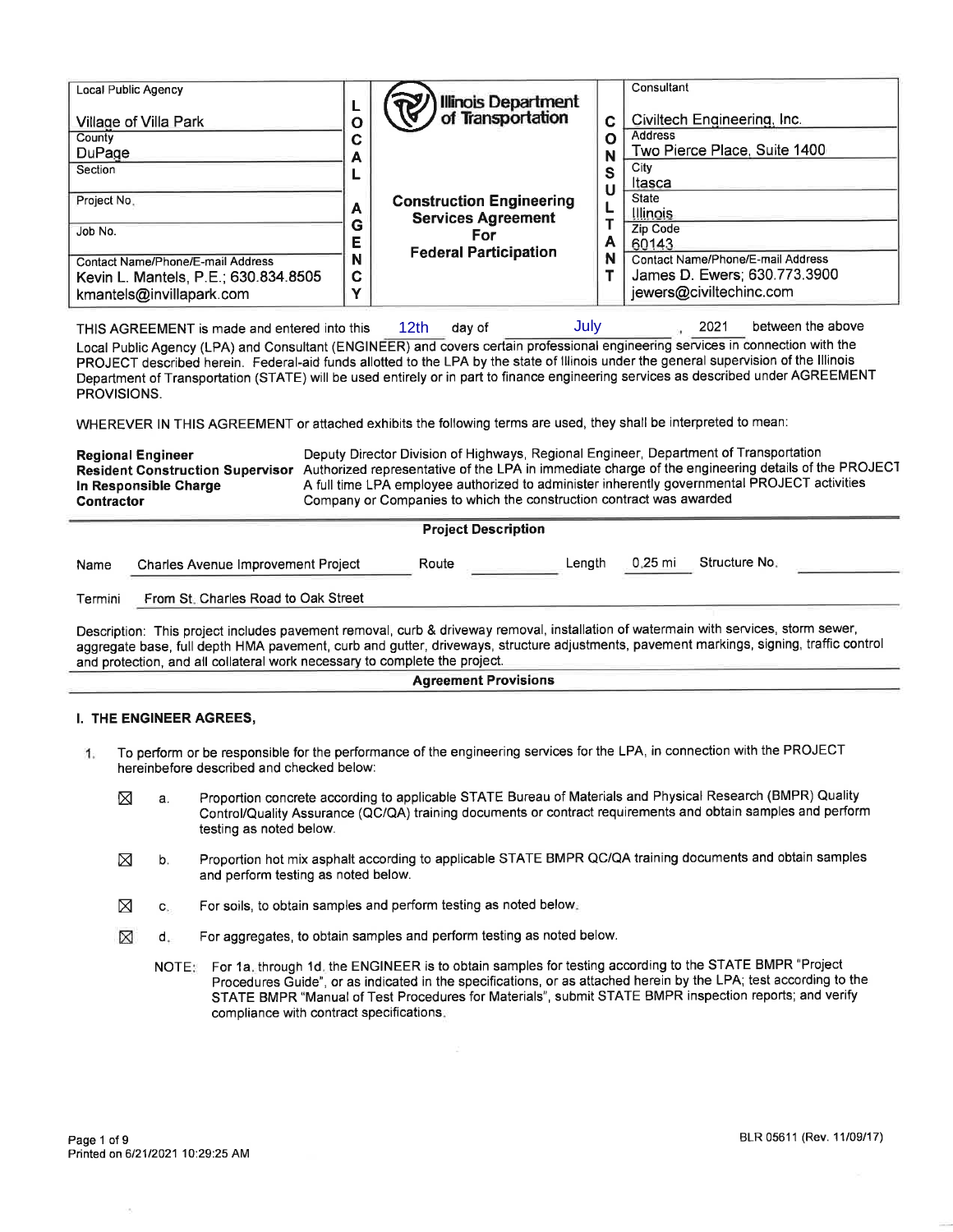- $\boxtimes$  e. lnspection of all materials when inspection is not provided at the sources by the STATE BMPR, and submit inspection reports to the LPA and the STATE in accordance with the STATE BMPR "Project Procedures Guide" and the policies of the STATE.
- For Quality Assurance services, provide personnel who have completed the appropriate STATE BMPR QC/QA ⊠ f. trained technician classes.
- lnspect, document and inform the LPA employee ln Responsible Charge of the adequacy of the establishment and maintenance of the traffic control.  $\boxtimes$ s.
- Geometric control including all construction staking and construction layouts.  $\boxtimes$ h.
- Quality control of the construction work in progress and the enforcement of the contract provisions in accordance with ⊠ i. the STATE Construction Manual.
- $\boxtimes$ Measurement and computation of pay items. j.
- $\boxtimes$  k. Maintain a daily record of the contractor's activities throughout construction including sufficient information to permit verification of the nature and cost of changes in plans and authorized extra work.
- $\boxtimes$  i. Preparation and submission to the LPA by the required form and number of copies, all partial and final payment estimates, change orders, records, documentation and reports required by the LPA and the STATE.
- $\boxtimes$  m. Revision of contract drawings to reflect as built conditions.
- $\boxtimes$  n. Act as resident construction supervisor and coordinate with the LPA employee ln Responsible Charge.
- 2. Engineering services shall include all equipment, instruments, supplies, transportation and personnel required to perform the duties of the ENGINEER in connection with the AGREEMENT.
- 3. To furnish the services as required herein within twenty-four hours of notification by the LPA employee ln Responsible Charge.
- 4. To attend meetings and visit the site of the work at any reasonable time when requested to do so by representatives of the LPA or STATE.
- 5. That none of the services to be furnished by the ENGINEER shall be sublet, assigned or transferred to any other party or parties without the written consent of the LPA. The consent to sublet, assign or otherwise transfer any portion of the services to be furnished by the ENGINEER shall not be construed to relieve the ENGINEER of any responsibility for the fulfillment of this AGREEMENT.
- 6.

The ENGINEER shall submit invoices, based on the ENGINEER's progress reports, to the LPA employee ln Responsible Charge, no more than once a month for partial payment on account for the ENGINEER's work completed to date. Such invoices shall represent the value, to the LPA of the partially completed work, based on the sum of the actual costs incurred, plus a percentage (equal to the percentage of the construction engineering completed) of the fixed fee for the fully completed work.

7.

That the ENGINEER is qualified technically and is entirely conversant with the design standards and policies applicable to improvement of the SECTION; and that the ENGINEER has sufficient properly trained, organized and experienced personnel to perform the services enumerated herein.

8.

That the ENGINEER shall be responsible for the accuracy of the ENGINEER's work and correction of any errors, omissions or ambiguities due to the ENGINEER'S negligence which may occur either during prosecution or after acceptance by the LPA. Should any damage to persons or property result from the ENGINEER's error, omission or negligent act, the ENGINEER shall indemnify the LPA, the STATE and their employees from all accrued claims or liability and assume all restitution and repair costs arising from such negligence. The ENGINEER shall give immediate attention to any remedial changes so there will be minimal delay to the contractor and prepare such data as necessary to effectuate corrections, in consultation with and without further compensation from the LPA.

#### $9.$

That the ENGINEER will comply with applicable federal statutes, state of lllinois statutes, and local laws or ordinances of the LPA. 10.

The undersigned certifies neither the ENGINEER nor I have:

- a) employed or retained for commission, percentage, brokerage, contingent fee or other considerations, any firm or person (other than a bona fide employee working solely for me or the above ENGINEER) to solicit or secure this AGREEMENT;
- b) agreed, as an express or implied condition for obtaining this AGREEMENT, to employ or retain the services of any firm or person in connection with carrying out the AGREEMENT or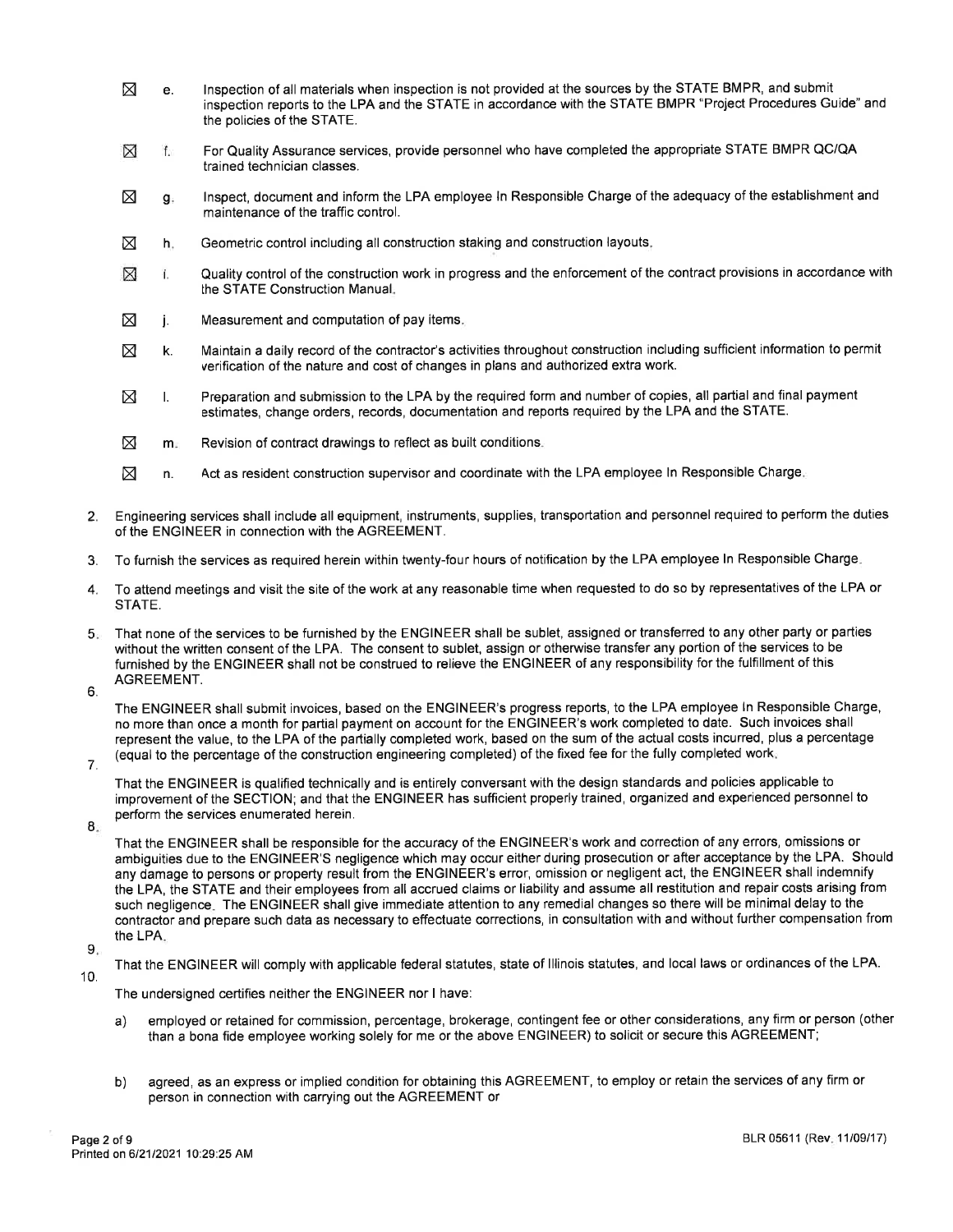- c) paid, or agreed to pay any firm, organization or person (other than a bona fide employee working solely for me or the above ENGINEER) any fee, contribution, donation or consideration of any kind for, or in connection with, procuring or carrying out the AGREEMENT.
- d) are not presently debarred, suspended, proposed for debarment, declared ineligible or voluntarily excluded from covered transactions by any Federal department or agency;
- e) have not within a three-year period preceding the AGREEMENT been convicted of or had a civil judgment rendered against them for commission of fraud or criminal offense in connection with obtaining, attempting to obtain or performing a public (Federal, State or local) transaction; violation of Federal or State antitrust statutes or commission of embezzlement, theft, forgery, bribery, falsification or destruction of records, making false statements or receiving stolen property;
- are not presently indicted for or otherwise criminally or civilly charged by a government entity (Federal, State or local) with commission of any of the offenses enumerated in paragraph (e) of this certification; and  $f$
- have not within a three-year period preceding this AGREEMENT had one or more public transactions (Federal, State or local) terminated for cause or default. g)
- 11. To pay its subconsultants for satisfactory performance no later than 30 days from receipt of each payment from the LPA.
- 12. To submit all invoices to the LPA within one year of the completion of the work called for in this AGREEMENT or any subsequent Amendment or Supplement.
- 13. To submit BLR 05613, Engineering Payment Report, to the STATE upon completion of the work called for in the AGREEMENT
- 14. To be prequalified with the STATE in Construction lnspection when the ENGINEER or the ENGINEER's assigned staff is named as resident construction supervisor. The onsite resident construction supervisor shall have a valid Documentation of Contract Quantities certification.
- '15. Will provide, as required, project inspectors that have a valid Documentation of Contract Quantities certification

## II. THE LPA AGREES,

Cost Plus Fixed Fee

- 1. To furnish a full time LPA employee to be ln Responsible Charge authorized to administer inherently governmental PROJECT activities.
- 2. To furnish the necessary plans and specifications
- 3. To notify the ENGINEER at least 24 hours in advance of the need for personnel or services.
- 4. To pay the ENGINEER as compensation for all services rendered in accordance with this AGREEMENT, on the basis of the following compensation formulas:

| <u>ouarina incure</u><br>Formulas | $\Box$ FF = 14.5%[DL + R(DL) + OH(DL) + IHDC], or<br>$\boxtimes$ FF = 14.5%[(2.3 + R)DL + IHDC]                                                                                       |  |  |  |  |
|-----------------------------------|---------------------------------------------------------------------------------------------------------------------------------------------------------------------------------------|--|--|--|--|
|                                   | Where:<br>$DL = Direct Labor$<br>IHDC = In House Direct Costs<br>OH = Consultant Firm's Actual Overhead Factor<br>$R =$ Complexity Factor<br>FF=Fixed Fee<br>SBO = Services by Others |  |  |  |  |
|                                   | Total Compensation = DL +IHDC+OH+FF+SBO                                                                                                                                               |  |  |  |  |
| Specific Rate                     | $\Box$ (Pay per element)                                                                                                                                                              |  |  |  |  |
| Lump Sum                          |                                                                                                                                                                                       |  |  |  |  |
|                                   |                                                                                                                                                                                       |  |  |  |  |

5. To pay the ENGINEER using one of the following methods as required by 49 CFR part 26 and 605 ILCS 5/5-409:

 $\alpha_{\rm c}$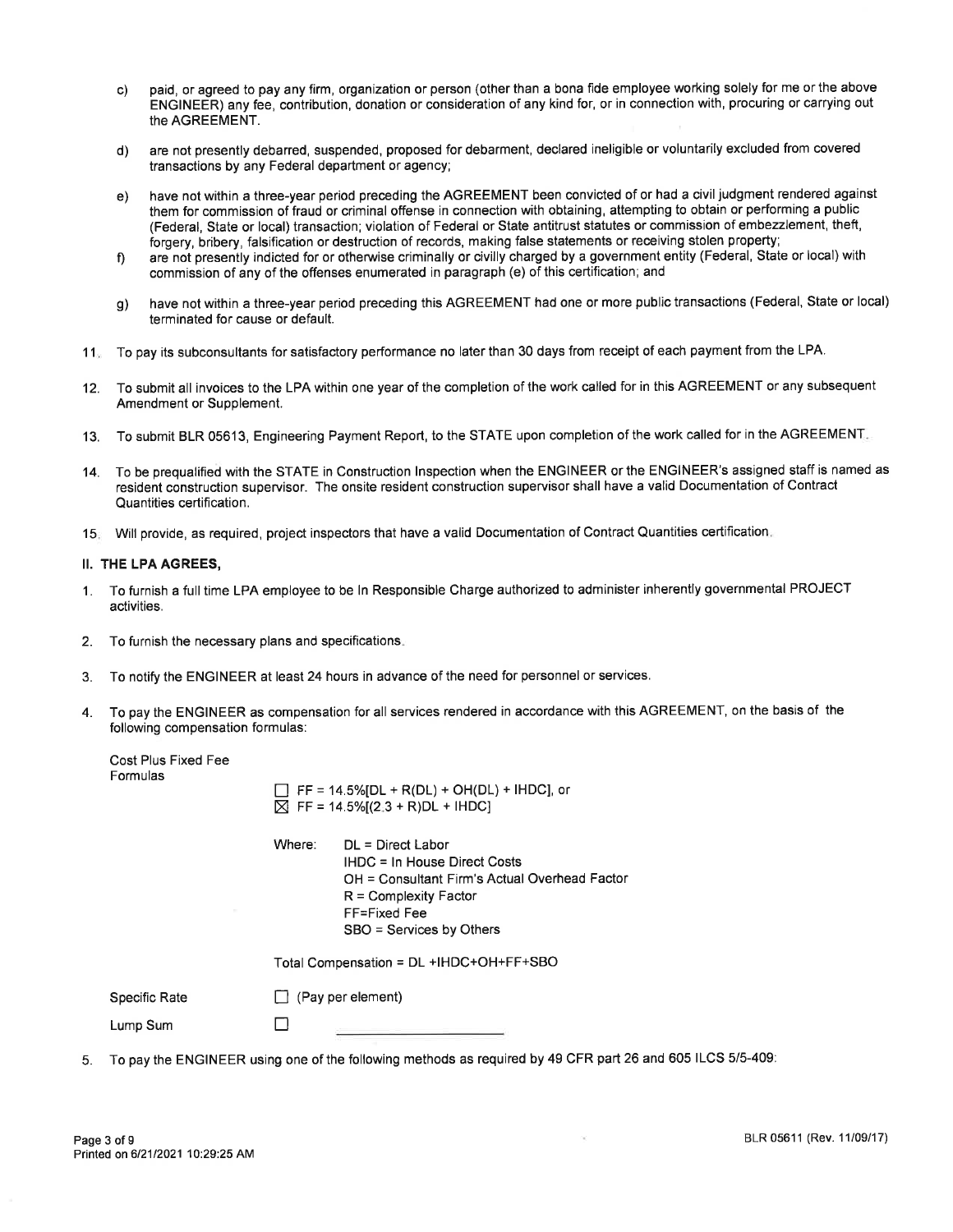#### $\Box$  With Retainage

- a) For the first 50% of completed work, and upon receipt of monthly invoices from the ENGINEER and the approval thereof by the LPA, monthly payments for the work performed shall be due and payable to the ENGINEER, such payments to be equal to 90% of the value of the partially completed work minus all previous partial payments made to the ENGINEER.
- b) After 50% of the work is completed, and upon receipt of monthly invoices from the ENGINEER and the approval thereof by the LPA, monthly payments covering work performed shall be due and payable to the ENGINEER, such payments to be equal to 95% of the value of the partially completed work minus all previous partial payments made to the ENGINEER.
- c) Final Payment Upon approval of the work by the LPA but not later than 60 days after the work is completed and reports have been made and accepted by the LPA and the STATE, a sum of money equal to the basic fee as determined in this AGREEMENT less the total of the amounts of partial payments previously paid to the ENGINEER shall be due and payable to the ENGINEER.
- $\times$  Without Retainage
- a) For progressive payments Upon receipt of monthly invoices from the ENGINEER and the approval thereof by the LPA, monthly payments for the work performed shall be due and payable to the ENGINEER, such payments to be equal to the value of the partially completed work minus all previous partial payments made to the ENGINEER.
- b) Final Payment Upon approval of the work by the LPA but not later than 60 days after the work is completed and reports have been made and accepted by the LPA and STATE, a sum of money equal to the basic fee as determined in this AGREEMENT less the total of the amounts of partial payments previously paid to the ENGINEER shall be due and payable to the ENGINEER.
- 6. The recipient shall not discriminate on the basis on the basis of race, color, nationat origin or sex in the award and performance of any DOT-assisted contract or in the administration of its DBE program or the requirements of 49 CFR part 26. The recipient shall take all necessary and reasonable steps under 49 CFR part 26 to ensure nondiscrimination in the award and administration of DOTassisted contracts. The recipient's DBE program, as required by 49 CFR part 26 and as approved by DOT, is incorporated by reference in this agreement. lmplementation of this program is a legal obligation and failure to carry out its terms shall be treated as violation of this agreement. Upon notification to the recipient of its failure to carry out its approved program, the Department may impose sanctions as provided for under part 26 and may, in appropriate cases, refer the matter for enforcement under 18 U.S.C. 1001 and/or the Program Fraud Civil Remedies Act of 1986 (31 U.S.C. 3801 et seq.).
- 7. To submit approved form BC 775 (Exhibit C) and BC 776 (Exhibit D) with this AGREEMENT.
- 8. To certify by execution of this AGREEMENT that the selection of the ENGINEER was performed in accordance with the Local Government Professional Services Selection Act 50 ILCS 510, the Brooks Act 40USC 11, and Procurement, Management, and Administration of Engineering and Design related Services (23 CFR part 172). Exhibit C is required to be completed with this agreement.

### lll. lt is Mutually Agreed,

- 1. That the ENGINEER and the ENGINEER's subcontractors will maintain all books, documents, papers, accounting records and other evidence pertaining to cost incurred and to make such materials available at their respective offices at all reasonable times during the AGREEMENT period and for three years from the date of final payment under this AGREEMENT, for inspection by the STATE, Federal Highway Administration or any authorized representatives of the federal government and copies thereof shall be furnished if requested.
- 2. That all services are to be furnished as required by construction progress and as determined by the LPA employee ln Responsible Charge. The ENGINEER shall complete all services specified herein within a time considered reasonable to the LPA, after the CONTRACTOR has completed the construction contract.
- 3. That all field notes, test records and reports shall be turned overto and become the property of the LPA and that during the performance of the engineering services herein provided for, the ENGINEER shall be responsible for any loss or damage to the documents herein enumerated while they are in the ENGINEER's possession and any such loss or damage shall be restored at the ENGINEER's expense.
- 4. That this AGREEMENT may be terminated by the LPA upon written notice to the ENGINEER, at the ENGINEER's last known address, with the understanding that should the AGREEMENT be terminated by the LPA, the ENGINEER shall be paid for any services completed and any services partially completed. The percentage of the total services which have been rendered by the ENGINEER shall be mutually agreed by the parties hereto. The fixed fee stipulated in numbered paragraph 4d of Section ll shall be multiplied by this percentage and added to the ENGINEER's actual costs to obtain the earned value of work performed. All field notes, test iecords and reports completed or partially completed at the time of termination shall become the property of, and be delivered to, the LPA.
- 5. That any differences between the ENGINEER and the LPA concerning the interpretation of the provisions of this AGREEMENT shall be referred to a committee of disinterested parties consisting of one member appointed by the ENGINEER, one member appointed by the LPA, and a third member appointed by the two other members for disposition and that the committee's decision shall be final.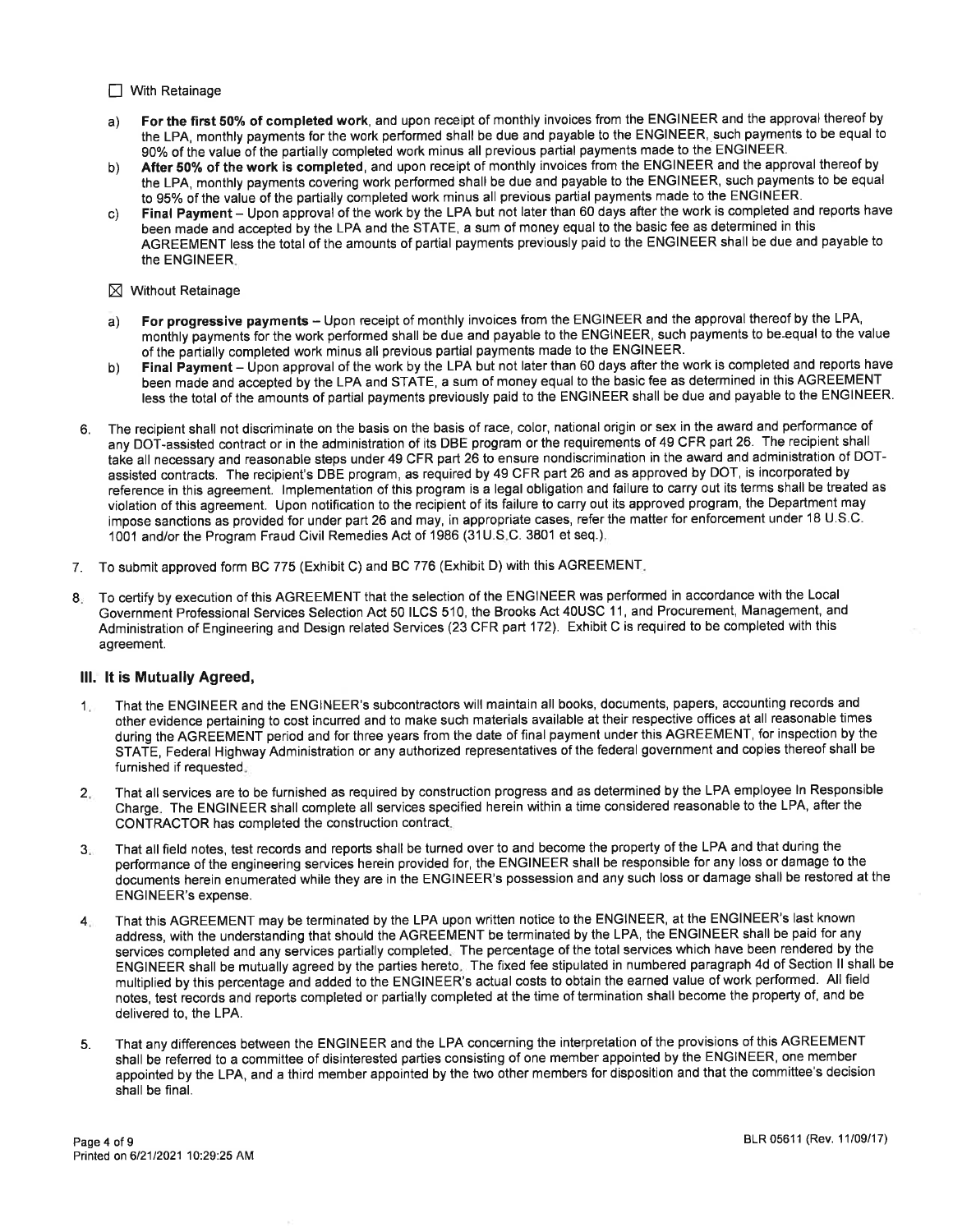- 6. That in the event the engineering and inspection services to be furnished and performed by the LPA (including personnel furnished by the ENGINEER) shall, in the opinion of the STATE be incompetent or inadequate, the STATE shall have the right to supplement the engineering and inspection force or to replace the engineers or inspectors employed on such work at the expense of the LPA.
- 7 That the ENGINEER has not been retained or compensated to provide design and construction review services relating to the contractor's safety precautions, except as provided in numbered paragraph 1f of Section l.
- 8. This certification is required by the Drug Free Workplace Act (30lLCS 580). The Drug Free Workplace Act requires that no grantee or contractor shall receive a grant or be considered for the purpose of being awarded a contract for the procurement of any property or service from the State unless that grantee or contractor will provide a drug free workplace. False certification or violation of the certification may result in sanctions including, but not limited to, suspension of contract or grant payments, termination of a contract or grant and debarment of contracting or grant opportunities with the State for at least one (1) year but no more than five (5) years.

For the purpose of this certification, "grantee" or "contractor" means a corporation, partnership or other entity with twenty-five (25) or more employees at the time of issuing the grant, or a department, division or other unit thereof, directly responsible for the specific performance under a contract or grant of \$5,000 or more from the State, as defined in the Act.

The contractor/grantee certifies and agrees that it will provide a drug free workplace by:

- (a) Publishing a statement:
	- (1) Notifying employees that the unlawful manufacture, distribution, dispensing, possession or use of <sup>a</sup> controlled substance, including cannabis, is prohibited in the grantee's or contractor's workplace.
	- (2) Specifying the actions that will be taken against employees for violations of such prohibition.
	- (3) Notifying the employee that, as a condition of employment on such contract or grant, the employee will:
		- (A) abide by the terms of the statement; and
		- (B) notify the employer of any criminal drug statute conviction for a violation occurring in the workplace no later than five (5) days after such conviction.
- (b) Establishing a drug free awareness program to inform employees about:
	- (1) the dangers of drug abuse in the workplace;
	- (2) the grantee's or contractor's policy of maintaining a drug free workplace;
	- (3) any available drug counseling, rehabilitation and employee assistance program; and
	- (4) the penalties that may be imposed upon an employee for drug violations.
- (c) Providing a copy of the statement required by subparagraph (a) to each employee engaged in the performance of the contract or grant and to post the statement in a prominent place in the workplace.
- (d) Notifying the contracting orgranting agency within ten (10) days after receiving notice under part (B) of paragraph (3) of subsection (a) above from an employee or otherwise receiving actual notice of such conviction.
- (e) lmposing a sanction on, or requiring the satisfactory participation in a drug abuse assistance or rehabilitation program by, any employee who is convicted, as required by section S of the Drug Free Workplace Act.
- (f) Assisting employees in selecting a course of action in the event drug counseling, treatment and rehabilitation is required and indicating that a trained referral team is in place.
- (g) Making a good faith effort to continue to maintain a drug free workplace through implementation of the Drug Free Workplace Act.
- The ENGINEER or subconsultant shall not discriminate on the basis of race, color, national origin or sex in the performance of this AGREEMENT. The ENGINEER shall carry out applicable requirements of 49 CFR part 26 in the administration of DOT-assisted contracts. Failure by the ENGINEER to carry out these requirements is a material breach of this AGREEMENT, which may result in the termination this AGREEMENT or such other remedy as the LPA deems appropriate.  $9.$
- 10. When the ENGINEER is requested to complete work outside the scope of the original AGREEMENT, a supplemental AGREEMENT will be required. Supplements will also be required for the addition or removal of subconsultants, direct costs, the use of previously unspecified staff, and other material changes to the original AGREEMENT.